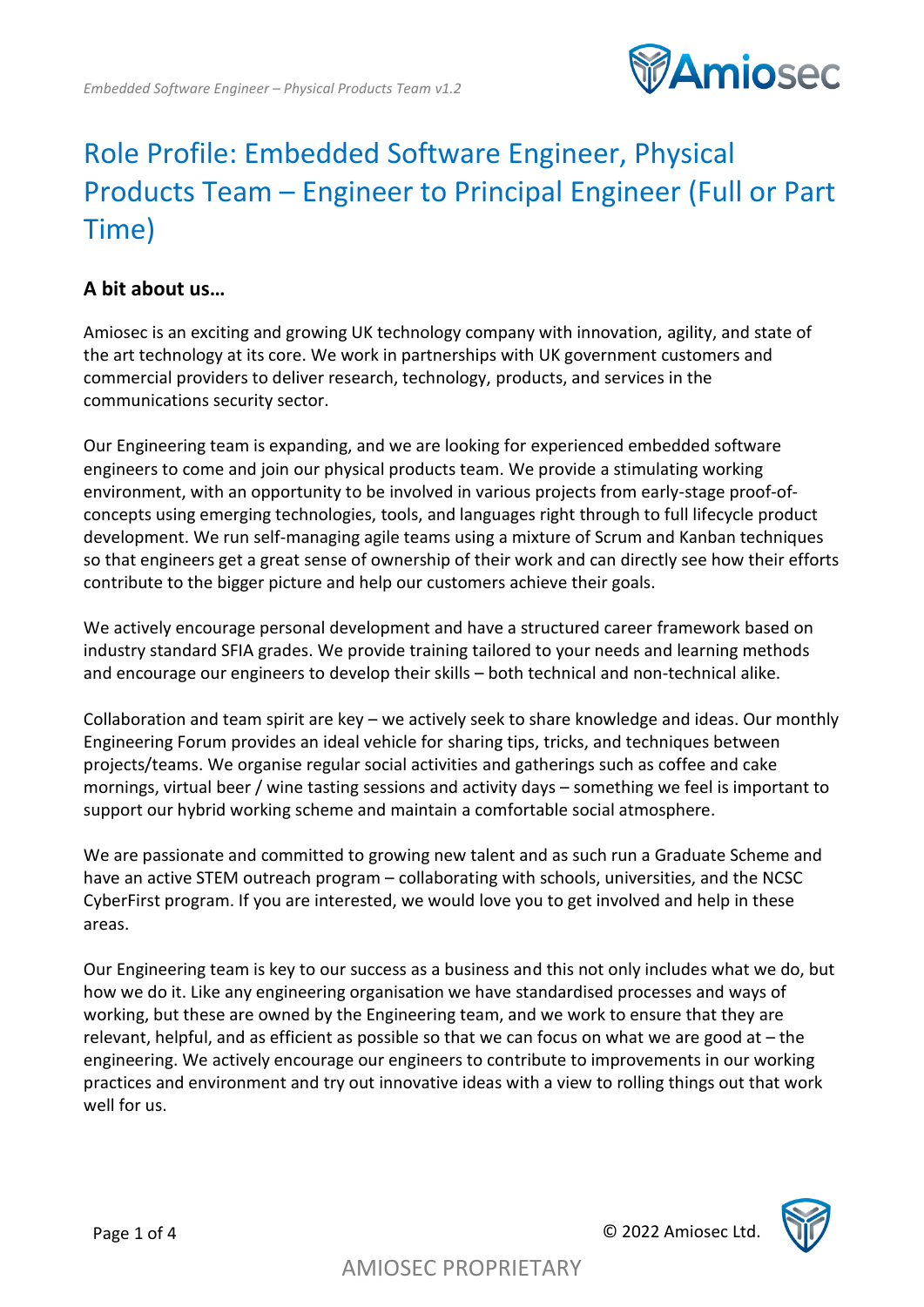

#### **Embedded Software Engineer Vacancies**

As an Embedded Software Engineer within our physical products team, you will need at least 2 years of experience (if you've less than this, ask us about our Graduate Scheme). Responsibilities include concept definition, design, development, coding, testing, and debugging of complex software solutions on a variety of COTS and bespoke hardware platforms hosting both mainstream operating systems and Niche OSs similar to an RTOS.

We are looking for Embedded Software Engineers at Engineer, Advanced Engineer, Senior Engineer, and Principal Engineer grades. The sections below outline typical activities, along with technical and core competencies. The list is a wide-ranging superset – you should be able to demonstrate ability in some of the technical competencies (depending on your grade/experience) and the core competencies, but you are not expected to have experience in everything.

Work life balance is important, and we offer several options to support our engineers. We have an optional 9-day fortnight scheme, which gives the opportunity to compress a fortnights hours over 9 days to allow every other Friday to be taken off. We have a hybrid working policy, where we ask for a split of 3 days onsite and 2 days remote (this is subject to individual project needs). In addition, this position can be either **full or part time.** For part time roles we are open to considering hours that work for you as a candidate.

**NOTE: -** Due to the nature of our work, all candidates will be required to obtain and maintain an appropriate UK security clearance.

| <b>Subject Area</b>                                   | <b>Activities</b>                                                                                                                                                                   |
|-------------------------------------------------------|-------------------------------------------------------------------------------------------------------------------------------------------------------------------------------------|
| <b>Application Design &amp;</b><br><b>Development</b> | Design and implementation of robust embedded and user-facing software<br>$\bullet$<br>applications<br>Code reviews<br>$\bullet$                                                     |
| <b>Driver &amp; Middleware</b><br><b>Development</b>  | Development/modification of board support packages and drivers for<br>$\bullet$<br>hardware devices, filesystems                                                                    |
| <b>Planning and Estimation</b>                        | Task breakdown, sizing, progress reporting<br>$\bullet$<br>Development/contribution to technical proposals<br>$\bullet$                                                             |
| <b>Technical Authorship</b>                           | Authorship of formal documentation<br>٠<br>Review and scrutinise other technical documentation e.g., requirements<br>$\bullet$<br>documentation, design, and architecture documents |
| <b>Team Activities</b>                                | Participation in team planning and progress activities such as daily stand-<br>$\bullet$<br>ups, planning and design meetings                                                       |
| <b>Continuous</b><br>Improvement                      | Review and recommend enhancements for processes and workflows in-<br>$\bullet$<br>cluding but not limited to development tools used with projects                                   |

#### **Typical Activities**

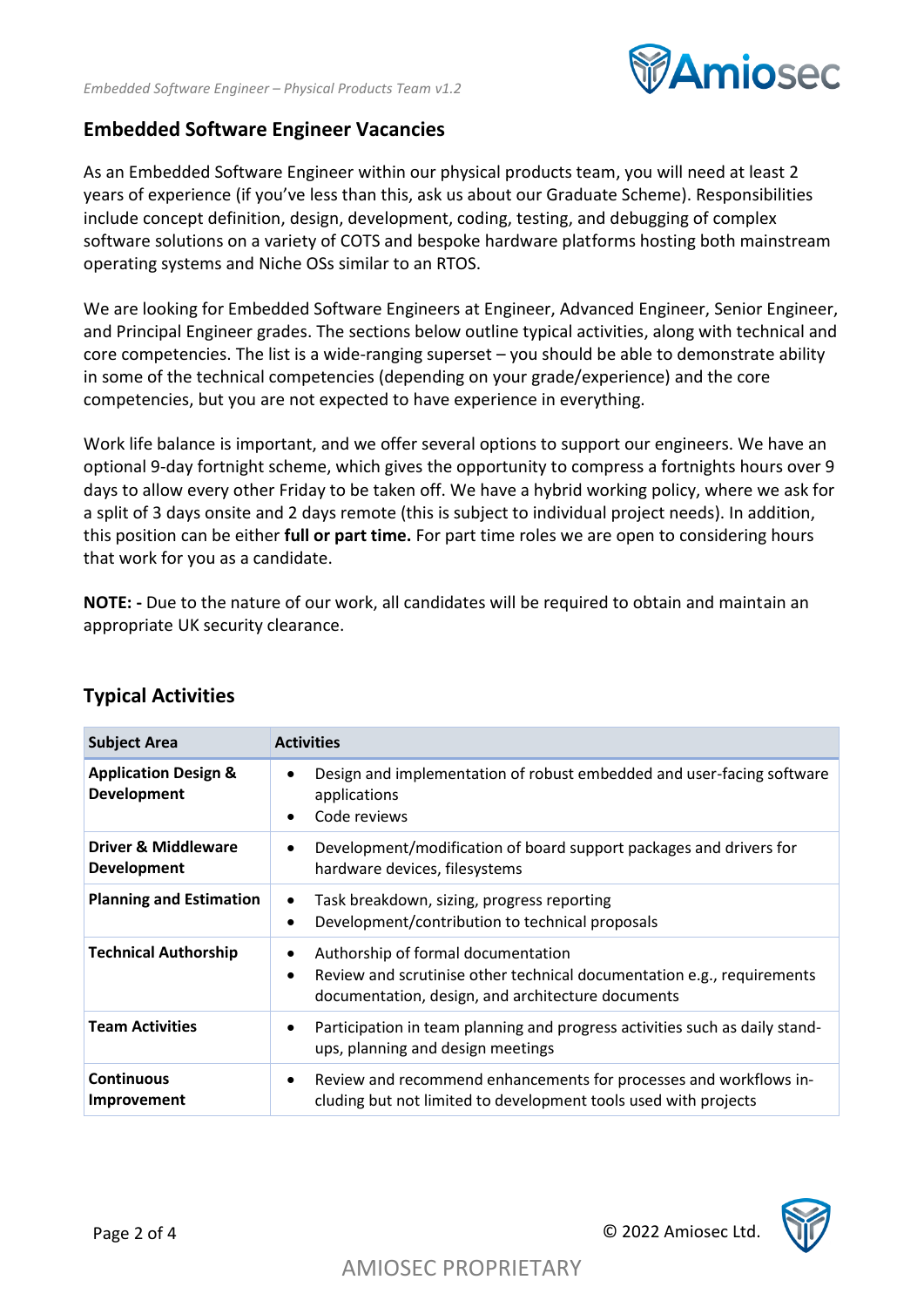

## **Technical Competencies**

| <b>Subject Area</b>                                | Competency                                                                                                                                                                                                                                                                                                                                   |
|----------------------------------------------------|----------------------------------------------------------------------------------------------------------------------------------------------------------------------------------------------------------------------------------------------------------------------------------------------------------------------------------------------|
| <b>Programming Languages</b><br>(Primary)          | Real-time C is our primary language<br>$\bullet$                                                                                                                                                                                                                                                                                             |
| <b>Scripting Languages</b>                         | Python<br>$\bullet$<br><b>Bash scripts</b>                                                                                                                                                                                                                                                                                                   |
| <b>Programming Languages</b><br>(Secondary)        | Go<br>$\bullet$<br>Rust<br>Web based application development using modern frameworks/tools<br>$\bullet$<br>User interface design - e.g., python/WxPython/QT<br>$\bullet$                                                                                                                                                                     |
| <b>Software Quality &amp;</b><br><b>Testing</b>    | Unit and system testing frameworks (e.g., Robot, OpenHTF)<br>$\bullet$<br>Fuzzing (e.g., AFL)<br>$\bullet$<br>Static/Dynamic Analysis tools (e.g., Coverity, PRQA, Lint)<br>$\bullet$<br>Comfortable debugging embedded systems with limited resources, able to<br>$\bullet$<br>use equipment such as bench power supplies and oscilloscopes |
| <b>Architectures &amp; Build</b><br><b>Systems</b> | Understanding of both kernel and user space application development as-<br>$\bullet$<br>pects<br>Build systems (yocto/buildroot, GNU Make, CMake)<br>$\bullet$                                                                                                                                                                               |
| <b>Development Targets</b>                         | Embedded operating systems - including real-time aspects and resource<br>$\bullet$<br>constrained environments<br>Desktop operating systems - Linux (primary), Windows (secondary)<br>$\bullet$                                                                                                                                              |
| <b>Networks and Protocols</b>                      | Network communications protocols (TCP/IP, ARP)<br>$\bullet$<br>Network analysis and debugging tools (e.g., WireShark, TCPDump)<br>$\bullet$                                                                                                                                                                                                  |
| <b>Communications</b><br><b>Security</b>           | Secure application design and defensive programming<br>$\bullet$<br>Understanding of cryptography and cryptographic algorithms<br>$\bullet$                                                                                                                                                                                                  |
| Development<br><b>Tools/Lifecycle</b>              | Requirements management<br>$\bullet$<br>Design capture (UML)<br>$\bullet$<br>Source control (including workflows - Git)<br>$\bullet$                                                                                                                                                                                                         |

# **Core Competencies**

| <b>Subject Area</b>  | Competency                                                                                                                                                                                                                                                                                                    |
|----------------------|---------------------------------------------------------------------------------------------------------------------------------------------------------------------------------------------------------------------------------------------------------------------------------------------------------------|
| Approach             | Enthusiasm for technology and desire to understand and utilise it to develop<br>$\bullet$<br>innovative solutions<br>Ability to quickly learn innovative technologies as needed<br>$\bullet$<br>Ability to apply a systematic and methodical approach to debugging/resolving<br>$\bullet$<br>technical issues |
| <b>Working Style</b> | Ability to work individually or as a member of a multi-discipline team<br>$\bullet$<br>Self-motivated<br>Ability to capture and articulate design ideas<br>٠<br>Willingness to be flexible and embrace new technologies/techniques<br>$\bullet$                                                               |